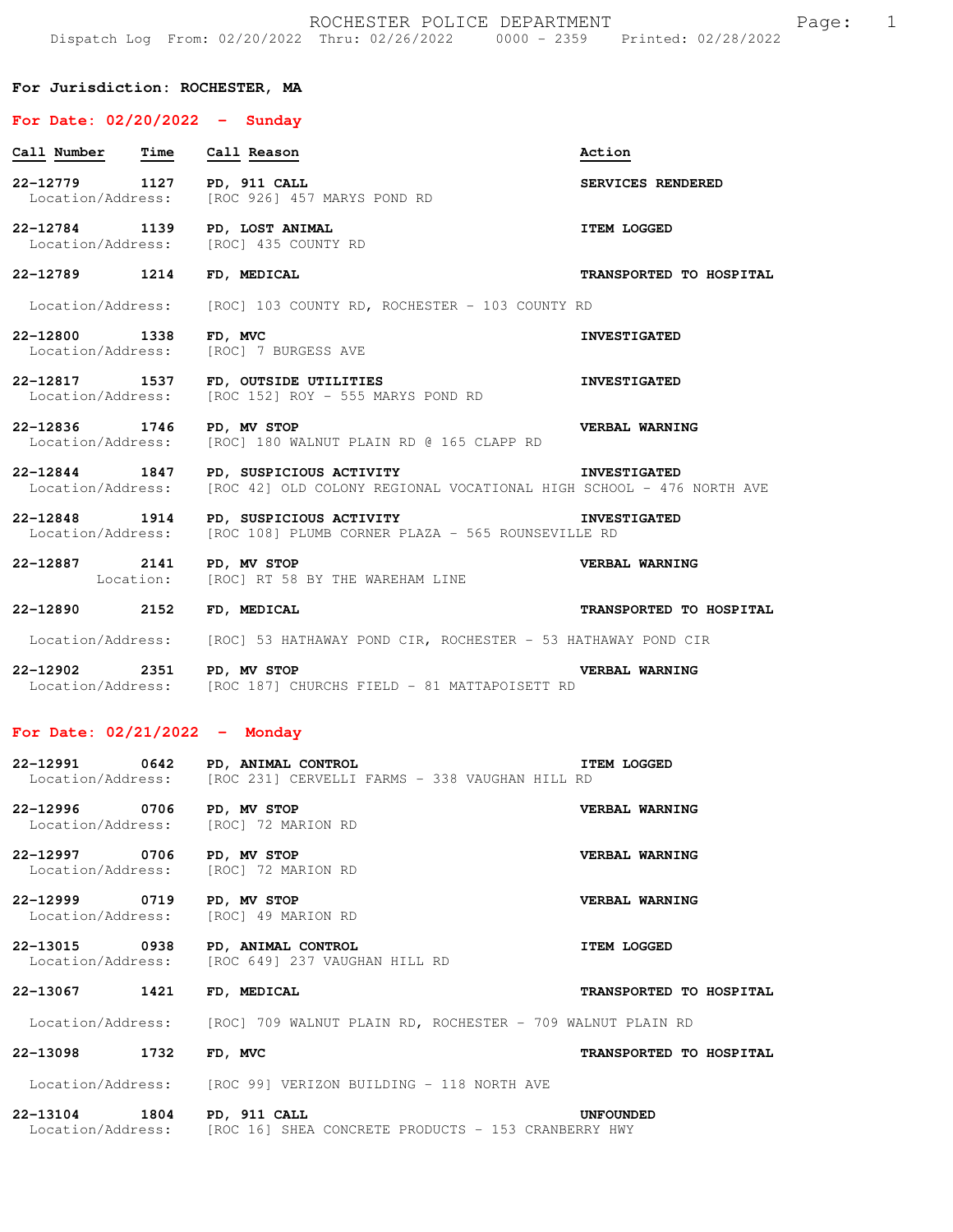| 22-13138 2052 PD, MV STOP<br>Location/Address: [ROC] 368 NORTH AVE |                                                                                     | VERBAL WARNING         |
|--------------------------------------------------------------------|-------------------------------------------------------------------------------------|------------------------|
| 22-13144 2100<br>Location/Address: [ROC] 392 NORTH AVE             | PD, MV STOP                                                                         | VERBAL WARNING         |
| 22-13149 2116                                                      | PD, MV STOP<br>Location/Address: [ROC 587] 152 NORTH AVE                            | WRITTEN WARNING        |
| 22-13150 2117 PD, 911 CALL                                         | Location/Address: [ROC 179] 107 CRANBERRY HWY                                       | <b>UNFOUNDED</b>       |
| 22-13155 2138 PD, MV DISABLED                                      |                                                                                     | SERVICES NOT REQUIRED  |
| Location/Address: [ROC] COUNTY RD                                  |                                                                                     |                        |
|                                                                    | 22-13167 2224 PD, 911 CALL<br>Location/Address: [ROC 741] 5 MARTIN CIR              | <b>CONFIRMED</b>       |
| For Date: $02/22/2022 - Tuesday$                                   |                                                                                     |                        |
| 22-13204 0048                                                      | PD, INVESTIGATION<br>Location/Address: [ROC] 109 PARADISE LN                        | <b>REPORT TAKEN</b>    |
| 22-13210 0114 PD, 911 CALL                                         | Location/Address: [ROC 115] COVANTA SEMASS - 141 CRANBERRY HWY                      | SERVICES RENDERED      |
| 22-13276 0613                                                      | PD, MV STOP<br>Location/Address: [ROC] MIDDLEBOROUGH LINE - CRANBERRY HWY           | <b>ARREST</b>          |
| 22-13303 1009<br>Location/Address:                                 | PD, MV STOP<br>[ROC 117] TOWN OF MARION PUMP HOUSE - 81 MARYS POND RD               | VERBAL WARNING         |
| 22-13307 1039<br>Location/Address:                                 | PD, MV STOP<br>[ROC] 180 WALNUT PLAIN RD @ 165 CLAPP RD                             | <b>CITATION ISSUED</b> |
| 22-13319 1153                                                      | PD, ANIMAL CONTROL<br>Location/Address: [ROC] 85 WALNUT PLAIN RD                    | <b>INVESTIGATED</b>    |
|                                                                    | 22-13320 1227 FD, MVC<br>Location/Address: [ROC] 180 WALNUT PLAIN RD @ 165 CLAPP RD | <b>TOWED</b>           |
| 22-13336 1416 PD, ANIMAL CONTROL                                   | Location/Address: [ROC] 566 NORTH AVE @ 661 NECK RD                                 | SERVICES RENDERED      |
| 22-13357 1705<br>Location/Address:                                 | PD, MV STOP<br>[ROC] 566 ROUNSEVILLE RD @ 630 NEW BEDFORD RD                        | <b>ITEM LOGGED</b>     |
| 22-13361 1731<br>Location/Address:                                 | PD, MV STOP<br>[ROC 128] SEASONS CORNER MARKET - 8 CRANBERRY HWY                    | SERVICES RENDERED      |
| 22-13362 1756<br>Location/Address:                                 | PD, MV STOP<br>[ROC] 573 MARYS POND RD @ 1 PIERCE ST                                | VERBAL WARNING         |
| 22-13376 1902<br>Location/Address:                                 | PD, SUSPICIOUS ACTIVITY<br>[ROC 17] ROCHESTER POST OFFICE - 603 NEW BEDFORD RD      | <b>ITEM LOGGED</b>     |
| 22-13389 1919<br>Location/Address:                                 | PD, SUSPICIOUS ACTIVITY<br>[ROC] 31 OLD SCHOOLHOUSE RD                              | <b>UNFOUNDED</b>       |
| 22-13397 1951<br>Location/Address:                                 | PD, MV STOP<br>[ROC] 70 CROSS RD @ 665 MARYS POND RD                                | VERBAL WARNING         |
| 22-13401 2035                                                      | PD, MV STOP<br>Location/Address: [ROC 136] QUITICUS SOLAR FARM - 33 NORTH AVE       | VERBAL WARNING         |

**22-13404 2048 PD, MV STOP VERBAL WARNING**  Location/Address: [ROC 136] QUITICUS SOLAR FARM - 33 NORTH AVE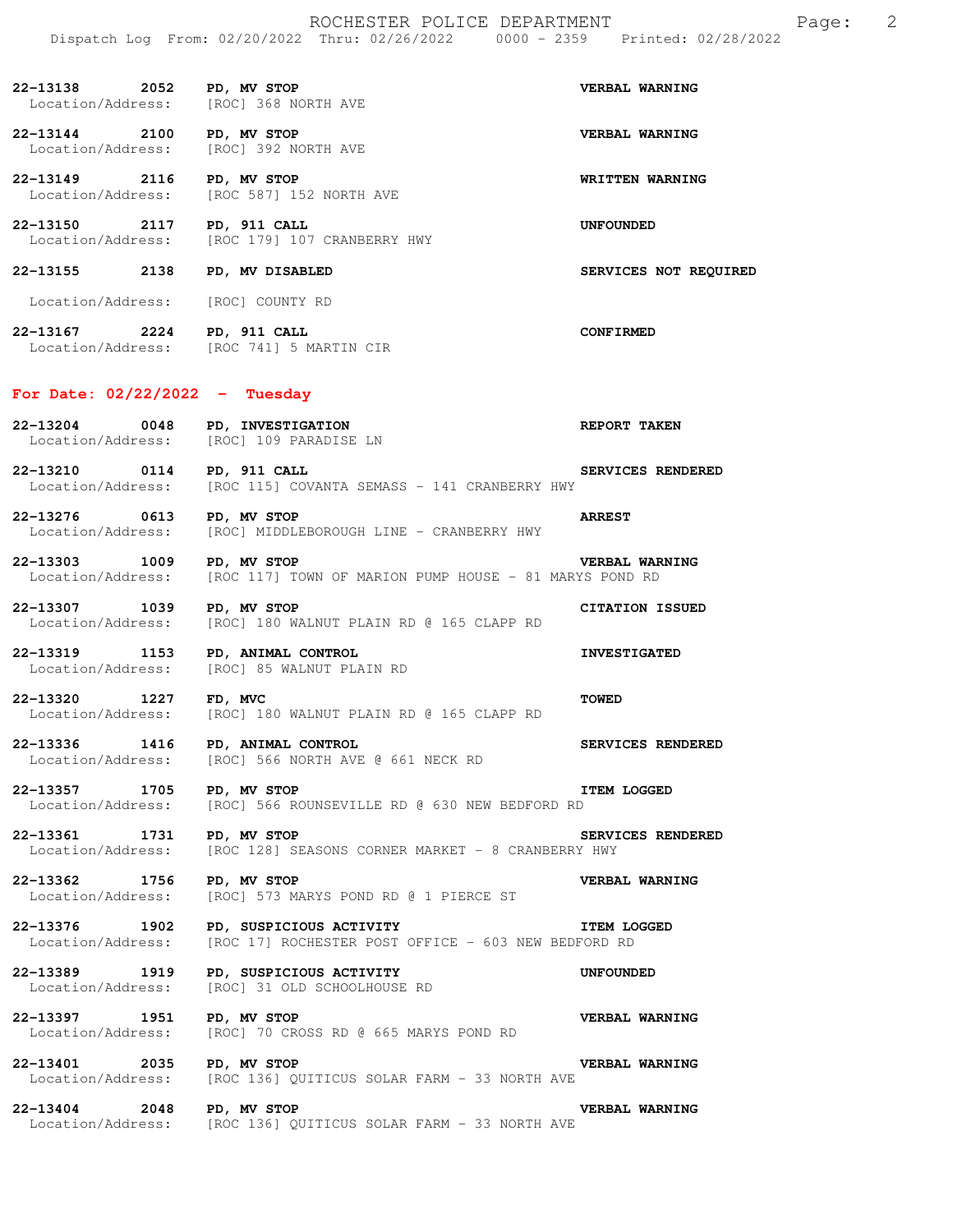|                                                | ROCHESTER POLICE DEPARTMENT<br>Dispatch Log From: 02/20/2022 Thru: 02/26/2022 0000 - 2359 Printed: 02/28/2022 |                         | Page: | $\overline{\mathbf{3}}$ |
|------------------------------------------------|---------------------------------------------------------------------------------------------------------------|-------------------------|-------|-------------------------|
| 22-13407 2111 PD, MV STOP                      | Location/Address: [ROC 79] ANNIE MAXIM HOUSE - 700 NORTH AVE                                                  | <b>VERBAL WARNING</b>   |       |                         |
| 22-13414 2144 PD, MV STOP                      | Location/Address: [ROC] MIDDLEBORO LINE - CRANBERRY HWY                                                       | VERBAL WARNING          |       |                         |
|                                                | For Date: $02/23/2022 -$ Wednesday                                                                            |                         |       |                         |
|                                                | 22-13535 0826 PD, 911 CALL<br>Location/Address: [ROC 179] 107 CRANBERRY HWY                                   | <b>ITEM LOGGED</b>      |       |                         |
| 22-13543 0905 FD, MEDICAL                      |                                                                                                               | TRANSPORTED TO HOSPITAL |       |                         |
|                                                | Location/Address: [ROC 649] 237 VAUGHAN HILL RD, ROCHESTER - 237 VAUGHAN HILL RD                              |                         |       |                         |
| 22-13563 1038 PD, MV STOP<br>Location/Address: | [ROC] 153 MARYS POND RD                                                                                       | VERBAL WARNING          |       |                         |
|                                                | zz-13579 1211 PD, MV STOP<br>Location/Address: [ROC 678] 493 MARYS POND RD                                    | <b>CITATION ISSUED</b>  |       |                         |
|                                                | 22-13580 1214 FD, OUTSIDE UTILITIES<br>Vicinity of: [ROC] 43 MARYS POND RD                                    | <b>INVESTIGATED</b>     |       |                         |
|                                                | 22-13596 1409 PD, GENERAL SERVICES<br>Location/Address: [ROC 99] VERIZON BUILDING - 118 NORTH AVE             | SERVICES RENDERED       |       |                         |
|                                                | 22-13598 1415 FD, OUTSIDE UTILITIES<br>Location/Address: [ROC] 200 PIERCE ST                                  | SERVICES RENDERED       |       |                         |
| Location/Address:                              | 22-13638 1739 PD, ANIMAL CONTROL<br>[ROC] 202 NORTH AVE                                                       | <b>ITEM LOGGED</b>      |       |                         |
| 22-13651 1823 PD, MV STOP                      | VERBAL WARNING<br>Location/Address: [ROC] 371 NEW BEDFORD RD @ 1 VAUGHAN HILL RD                              |                         |       |                         |
| Location/Address:                              | 22-13653 1829 PD, RADAR TRAFFIC PATROL<br>[ROC] MARYS POND RD                                                 | <b>ITEM LOGGED</b>      |       |                         |
| 22-13657 1856 PD, MV STOP                      | WRITTEN WARNING<br>Location/Address: [ROC 128] SEASONS CORNER MARKET - 8 CRANBERRY HWY                        |                         |       |                         |
| 22-13666 1940 PD, MV STOP                      | Location/Address: [ROC] COUNTY RD                                                                             | <b>CITATION ISSUED</b>  |       |                         |
| 22-13668 1948 PD, MV STOP<br>Location/Address: | [ROC] 400 MARYS POND RD                                                                                       | VERBAL WARNING          |       |                         |
| 22-13683 2058 PD, MV STOP                      | Location/Address: [ROC 140] CAPTAIN BONNEYS CREAMERY - 258 NEW BEDFORD RD                                     | WRITTEN WARNING         |       |                         |
| 22–13712 2234                                  | FD, MEDICAL                                                                                                   | TRANSPORTED TO HOSPITAL |       |                         |
| Location/Address:                              | [ROC 833] 1 HAPPY TAILS LN, ROCHESTER - 1 HAPPY TAILS LN                                                      |                         |       |                         |
| 22-13726 2338<br>Location/Address:             | PD, SUSPICIOUS ACTIVITY<br>[ROC] 119 MARION RD                                                                | <b>INVESTIGATED</b>     |       |                         |
|                                                | 22-13727 2342 PD, SUSPICIOUS ACTIVITY<br>Location/Address: [ROC 704] 46 QUAKER - 46 QUAKER LN                 | <b>INVESTIGATED</b>     |       |                         |
| For Date: $02/24/2022 -$ Thursday              |                                                                                                               |                         |       |                         |
| 22-13744 0119 PD, MV STOP                      | Location/Address: [ROC] 300 WALNUT PLAIN RD                                                                   | <b>VERBAL WARNING</b>   |       |                         |
|                                                | 22-13746 0123 PD, ASSIST OTHER AGENCY                                                                         | <b>INVESTIGATED</b>     |       |                         |

Location/Address: [ROC 57] ADRIANS PACKAGE STORE - 711 MARYS POND RD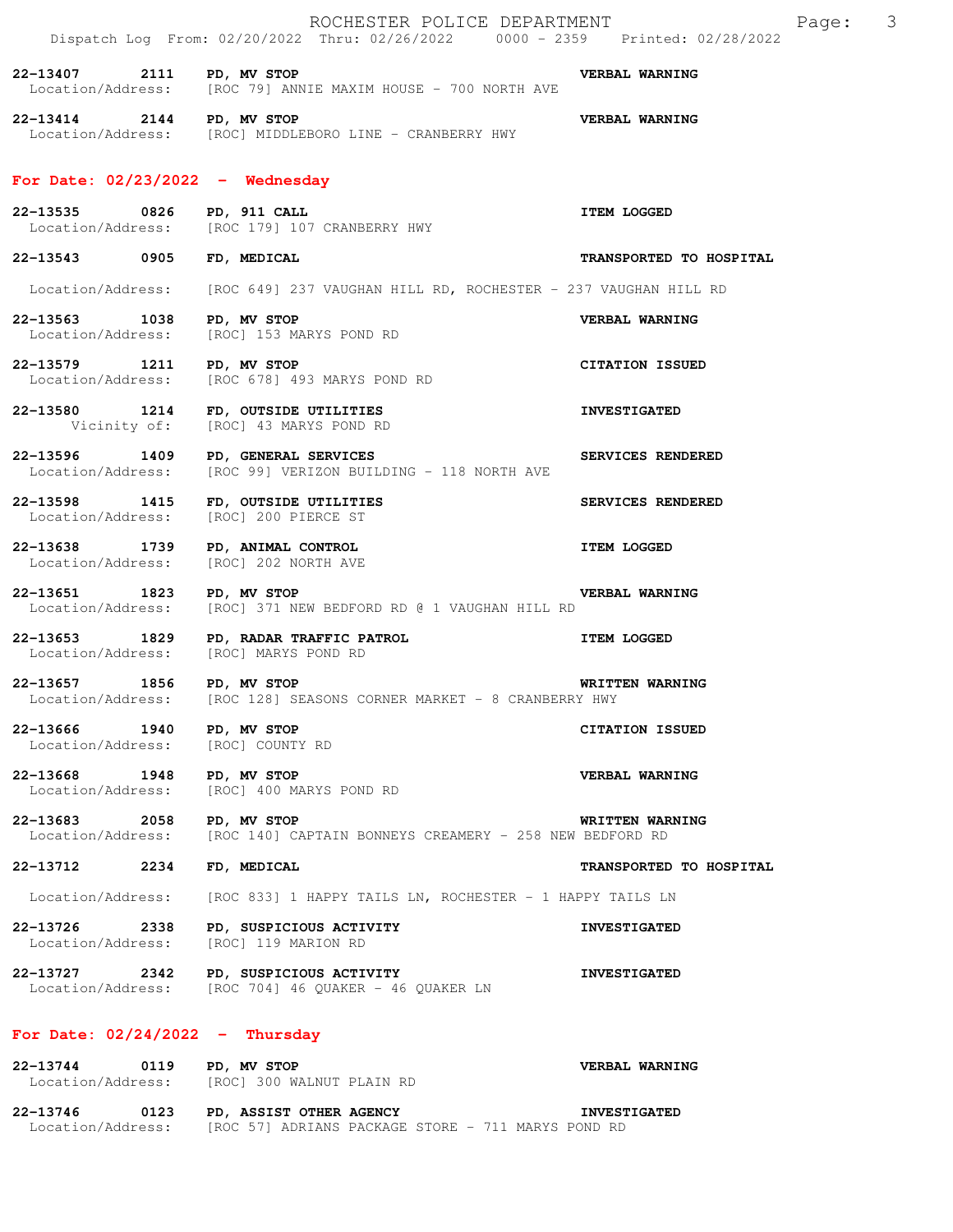**22-13764 0146 PD, COMMUNITY POLICING CHECKS SECURE**  Location/Address: [ROC 128] SEASONS CORNER MARKET - 8 CRANBERRY HWY

**22-13868 1216 PD, GENERAL SERVICES SERVICES RENDERED**  Location/Address: [ROC 5000] CORREIA - 220 MATTAPOISETT RD

**22-13885 1350 PD, ANIMAL CONTROL UNFOUNDED**  Location/Address: [ROC] 240 COUNTY RD

**22-13933 1823 PD, MV STOP VERBAL WARNING**  Location/Address: [ROC] BRALEY HILL RD

**22-13940 1854 PD, MV STOP VERBAL WARNING**  Location/Address: [ROC 128] SEASONS CORNER MARKET - 8 CRANBERRY HWY

**22-13941 1900 PD, MV STOP VERBAL WARNING**  Location/Address: [ROC 95] COUNTRYSIDE CHILD CARE - 565 ROUNSEVILLE RD

**22-13947 1925 PD, RADAR TRAFFIC PATROL CHECKS SECURE**  Location/Address: [ROC] COUNTY RD **22-13961 2053 PD, MV STOP VERBAL WARNING**  Location/Address: [ROC] 2 CRANBERRY HWY @ 587 COUNTY RD **22-13969 2122 PD, MV STOP VERBAL WARNING**  Location/Address: [ROC 75] MILKA - 241 NEW BEDFORD RD

**22-14003 2321 PD, MV STOP VERBAL WARNING**  Location/Address: [ROC] FREETOWN LINE - NORTH AVE

## **For Date: 02/25/2022 - Friday**

**22-14038 0120 PD, 911 CALL INVESTIGATED**  Location/Address: [ROC 16] SHEA CONCRETE PRODUCTS - 153 CRANBERRY HWY

**22-14089 0627 FD, MEDICAL TRANSPORTED TO HOSPITAL** 

Location/Address: [ROC] 205 NECK RD, ROCHESTER - 205 NECK RD

**22-14119 1057 PD, ANIMAL CONTROL SERVICES RENDERED**  Location/Address: [ROC] 457 MARYS POND RD

**22-14121 1102 PD, WELL BEING CHECK LOCATION INVESTIGATED**<br>
Location/Address: [ROC] 375 COUNTY RD [ROC] 375 COUNTY RD

**22-14134 1236 PD, FRAUD ITEM LOGGED**  Location/Address: [ROC 246] TORREN - 1 STUART RD

**22-14177 1717 PD, MV STOP WRITTEN WARNING**  Location/Address: [ROC] AT OLD COLONY - NORTH AVE

**22-14188 1810 PD, MV STOP VERBAL WARNING**  Location/Address: [ROC] AT MAIN - COUNTY RD

**22-14193 1823 PD, BURGLAR ALARM INVESTIGATED**  Location/Address: [ROC 115] COVANTA SEMASS - 141 CRANBERRY HWY

**22-14201 1922 PD, FOLLOW UP SERVICES RENDERED**  Location/Address: [ROC] 375 COUNTY RD

**22-14202 1946 PD, MV ERRATIC INVESTIGATED**  Location/Address: [ROC 128] SEASONS CORNER MARKET - 8 CRANBERRY HWY

**22-14203 1949 PD, BURGLAR ALARM INVESTIGATED**<br>Location/Address: [ROC 52] ROCHESTER MEMORIAL SCHOOL - 16 PINE ST [ROC 52] ROCHESTER MEMORIAL SCHOOL - 16 PINE ST

22-14215 2035 PD, BURGLAR ALARM **SERVICES RENDERED**<br>Location/Address: [ROC 52] ROCHESTER MEMORIAL SCHOOL - 16 PINE ST [ROC 52] ROCHESTER MEMORIAL SCHOOL - 16 PINE ST